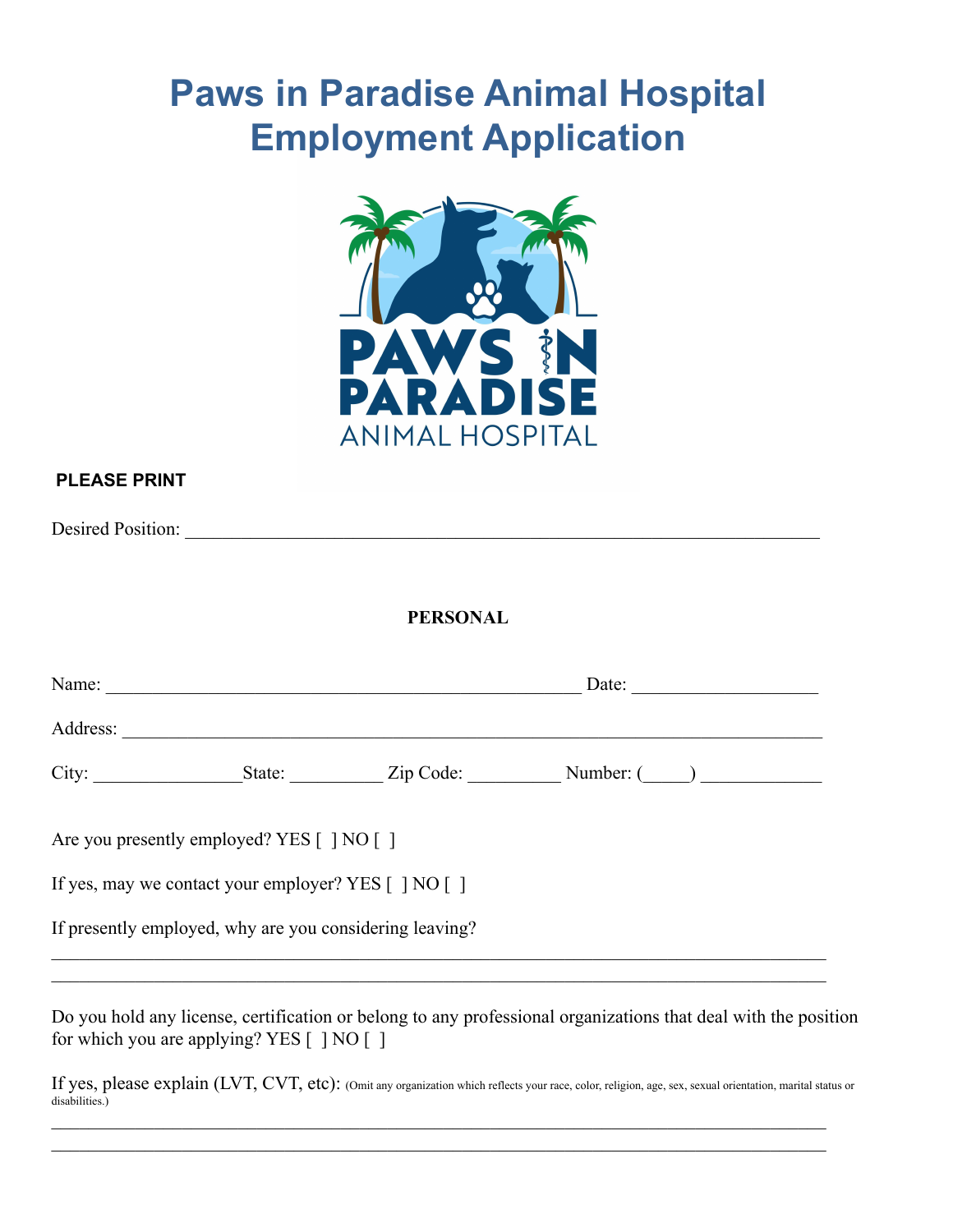Can you perform the essential functions of the position for which you are applying? YES [ ] NO [ ]

If no, please explain. (If you have any question as to what functions are applicable to the position for which you are applying, please ask the interviewer before you answer this question)  $\mathcal{L}_\mathcal{L} = \mathcal{L}_\mathcal{L} = \mathcal{L}_\mathcal{L} = \mathcal{L}_\mathcal{L} = \mathcal{L}_\mathcal{L} = \mathcal{L}_\mathcal{L} = \mathcal{L}_\mathcal{L} = \mathcal{L}_\mathcal{L} = \mathcal{L}_\mathcal{L} = \mathcal{L}_\mathcal{L} = \mathcal{L}_\mathcal{L} = \mathcal{L}_\mathcal{L} = \mathcal{L}_\mathcal{L} = \mathcal{L}_\mathcal{L} = \mathcal{L}_\mathcal{L} = \mathcal{L}_\mathcal{L} = \mathcal{L}_\mathcal{L}$ 

| When would you be available to begin work?                                                                                                           |
|------------------------------------------------------------------------------------------------------------------------------------------------------|
| Are you legally eligible to be employed in the United States? YES [ ] NO [ ]<br>(Proof of identity and eligibility will be required upon employment) |
| Are you over the age of 18 years? YES $\lceil$   NO $\lceil$  <br>(If no, you may be required to provide authorization to work.)                     |
| Have you ever been convicted of a felony or a misdemeanor which resulted in imprisonment within the last<br>seven years? YES [ ] NO [ ]              |

If yes, please explain: (A conviction will not necessarily result in the denial of employment.)

|                               | Name and Location of School | Course of<br>Study | No. of<br>Years<br>Completed | Diploma or<br>Degree Received |
|-------------------------------|-----------------------------|--------------------|------------------------------|-------------------------------|
| Highschool                    |                             |                    |                              |                               |
| College                       |                             |                    |                              |                               |
| College                       |                             |                    |                              |                               |
| Vocational or<br>Trade School |                             |                    |                              |                               |
| Graduate<br>Work              |                             |                    |                              |                               |

### **EDUCATION**

 $\mathcal{L}_\mathcal{L} = \{ \mathcal{L}_\mathcal{L} = \{ \mathcal{L}_\mathcal{L} = \{ \mathcal{L}_\mathcal{L} = \{ \mathcal{L}_\mathcal{L} = \{ \mathcal{L}_\mathcal{L} = \{ \mathcal{L}_\mathcal{L} = \{ \mathcal{L}_\mathcal{L} = \{ \mathcal{L}_\mathcal{L} = \{ \mathcal{L}_\mathcal{L} = \{ \mathcal{L}_\mathcal{L} = \{ \mathcal{L}_\mathcal{L} = \{ \mathcal{L}_\mathcal{L} = \{ \mathcal{L}_\mathcal{L} = \{ \mathcal{L}_\mathcal{$  $\mathcal{L}_\mathcal{L} = \{ \mathcal{L}_\mathcal{L} = \{ \mathcal{L}_\mathcal{L} = \{ \mathcal{L}_\mathcal{L} = \{ \mathcal{L}_\mathcal{L} = \{ \mathcal{L}_\mathcal{L} = \{ \mathcal{L}_\mathcal{L} = \{ \mathcal{L}_\mathcal{L} = \{ \mathcal{L}_\mathcal{L} = \{ \mathcal{L}_\mathcal{L} = \{ \mathcal{L}_\mathcal{L} = \{ \mathcal{L}_\mathcal{L} = \{ \mathcal{L}_\mathcal{L} = \{ \mathcal{L}_\mathcal{L} = \{ \mathcal{L}_\mathcal{$ 

List academic honors, extracurricular activities, offices held, etc. in high school or college: (Omit any which reflects your race, color, religion, age, sex, sexual orientation, marital status or disabilities.)

 $\mathcal{L}_\mathcal{L} = \{ \mathcal{L}_\mathcal{L} = \{ \mathcal{L}_\mathcal{L} = \{ \mathcal{L}_\mathcal{L} = \{ \mathcal{L}_\mathcal{L} = \{ \mathcal{L}_\mathcal{L} = \{ \mathcal{L}_\mathcal{L} = \{ \mathcal{L}_\mathcal{L} = \{ \mathcal{L}_\mathcal{L} = \{ \mathcal{L}_\mathcal{L} = \{ \mathcal{L}_\mathcal{L} = \{ \mathcal{L}_\mathcal{L} = \{ \mathcal{L}_\mathcal{L} = \{ \mathcal{L}_\mathcal{L} = \{ \mathcal{L}_\mathcal{$  $\mathcal{L}_\mathcal{L} = \{ \mathcal{L}_\mathcal{L} = \{ \mathcal{L}_\mathcal{L} = \{ \mathcal{L}_\mathcal{L} = \{ \mathcal{L}_\mathcal{L} = \{ \mathcal{L}_\mathcal{L} = \{ \mathcal{L}_\mathcal{L} = \{ \mathcal{L}_\mathcal{L} = \{ \mathcal{L}_\mathcal{L} = \{ \mathcal{L}_\mathcal{L} = \{ \mathcal{L}_\mathcal{L} = \{ \mathcal{L}_\mathcal{L} = \{ \mathcal{L}_\mathcal{L} = \{ \mathcal{L}_\mathcal{L} = \{ \mathcal{L}_\mathcal{$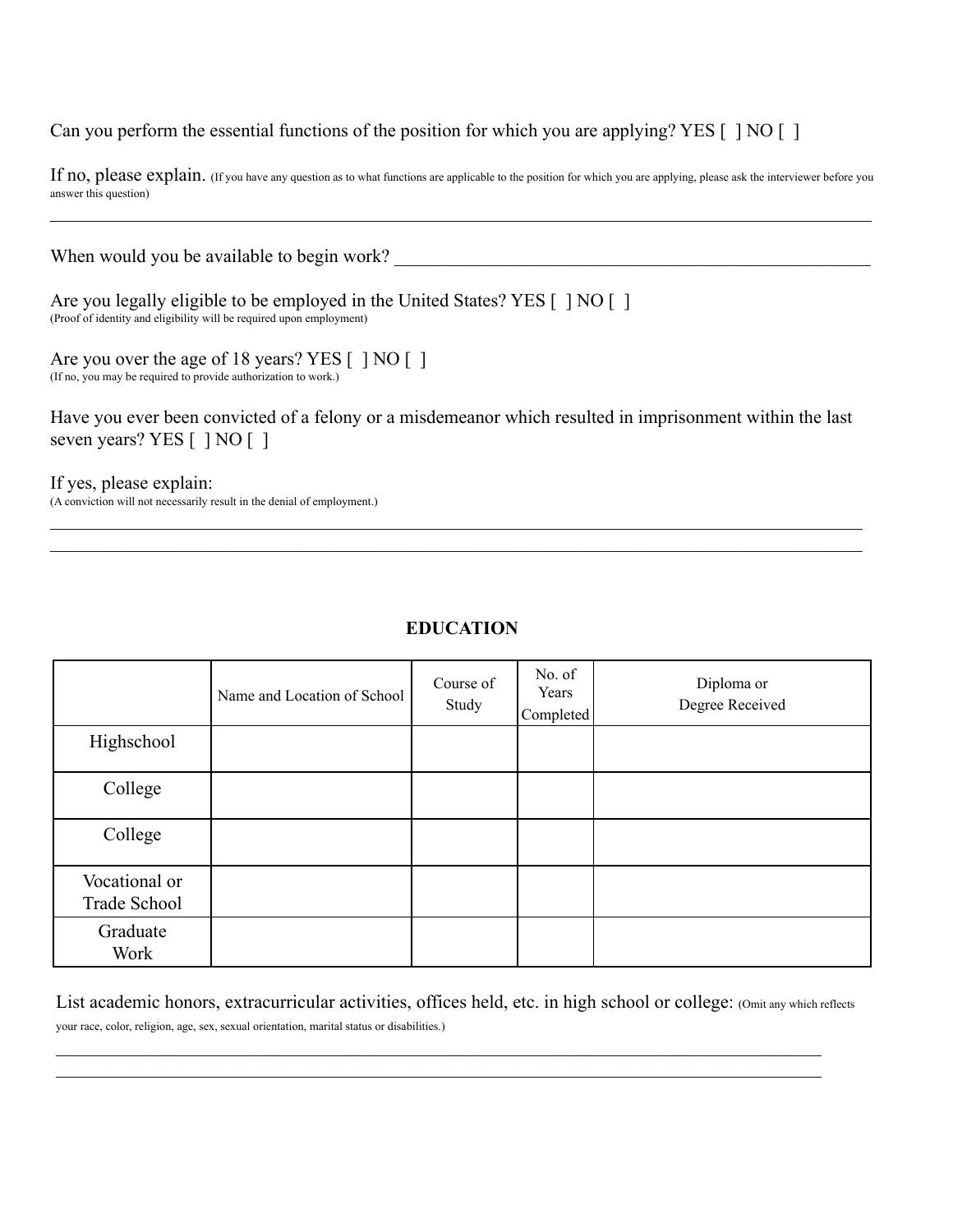## **EMPLOYMENT**

# **Start with your present or most recent position**

| Name of Employer                                        |                                       | Telephone Number         |                             |       |  |
|---------------------------------------------------------|---------------------------------------|--------------------------|-----------------------------|-------|--|
| Full Address (Including Street, City, State & Zip)      |                                       |                          | Supervisor's Name and Title |       |  |
| Dates Employed<br>From Month/Day/Year To Month/Day/Year |                                       | Rate of Pay<br>Beginning |                             | Final |  |
| Describe the Work Performed                             |                                       |                          |                             |       |  |
| Name of Employer                                        |                                       |                          | Telephone Number            |       |  |
| Full Address (Including Street, City, State & Zip)      |                                       |                          | Supervisor's Name and Title |       |  |
| Dates Employed                                          | From Month/Day/Year To Month/Day/Year |                          | Rate of<br>Pay<br>Beginning | Final |  |
| Describe the Work Performed                             |                                       |                          |                             |       |  |
| Name of Employer                                        |                                       |                          | Telephone Number            |       |  |
| Full Address (Including Street, City, State & Zip)      |                                       |                          | Supervisor's Name and Title |       |  |
| Dates Employed<br>From Month/Day/Year To Month/Day/Year |                                       |                          | Rate of Pay<br>Beginning    | Final |  |
| Describe the Work Performed                             |                                       |                          |                             |       |  |

Use an additional sheet of paper if more space is necessary.